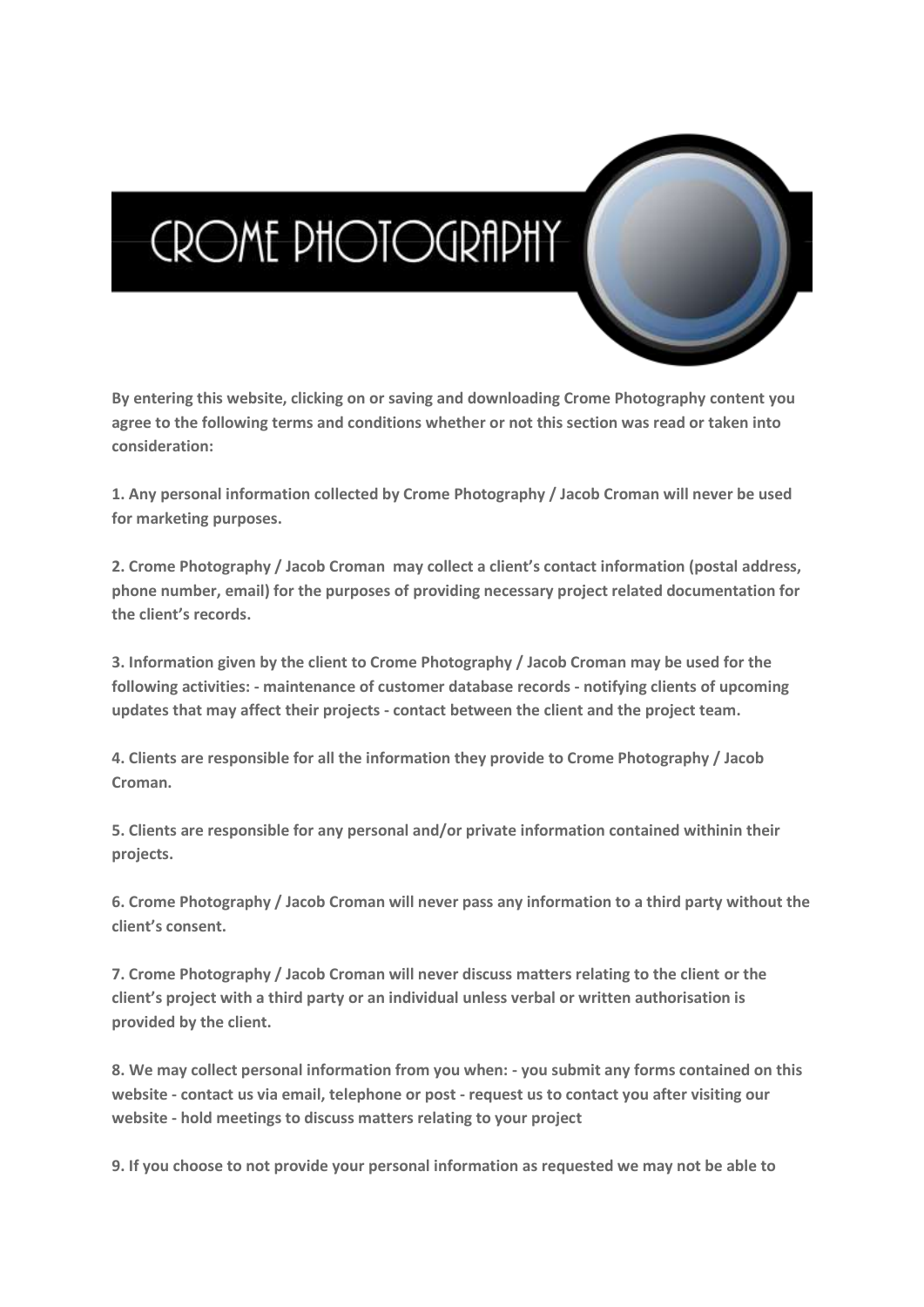**provide the service(s) you request**

**10. We take our client's privacy seriously and have taken appropriate measures to ensure full confidentiality and privacy of any information collected.**

**11. No consent is given or implied to any person, client or third party entering this site to download, copy or redistribute material contained within this website.**

**12. Content provided by Crome Photography / Jacob Croman , upon project completion becomes the responsibility of the client.**

**13. Crome Photography / Jacob Croman will not be liable for any damages and/or losses suffered by a client after project completion.**

**14. Crome Photography / Jacob Croman will not liable for any damage caused to an individual or third party organisation as a result of viewing this website.**

**15. Links to third party websites may be contained within Crome Photography / Jacob Croman's website. By using these links you are voluntarily accessing websites that are not controlled or operated by Crome Photography / Jacob Croman, nor governed by the privacy policy above.**

**16. Crome Photography / Jacob Croman is not responsible for the loss and/or misuse of information you provide to third parties as a result of accessing links contained within this website.**

**17. Crome photography/Jacob Croman are/is the sole owner and author of any content found under the Crome Photography name, website, Facebook page, Flickr page, Tumblr Page or Instagram page and is also copyrighted under the Australian Copyright Laws.**

**18. Any purchases made on this website are non-refundable nor exchangeable**

**19. Crome Photography/Jacob Croman has every right to change the price of any item or photoshoot at any time seen fit and are not required to refund, reduce prices or exchange any item previously sold prior to price change or sale.**

**20. Only Crome Photography/Jacob Croman can sell and use any images taken or made by Crome Photography/Jacob Croman to any person or company. All Photos taken or images made in photoshoots can be published on facebook.com or this website with the customers explicit authorization. Customers can express their concern to keep photos private at any time (before, during and after photo-shoots).**

**21. By purchasing any item from the Crome Photgraphy store, the customer acknowledges that they have read and understood anything stated in the item description, shipping policy and returns policy.**